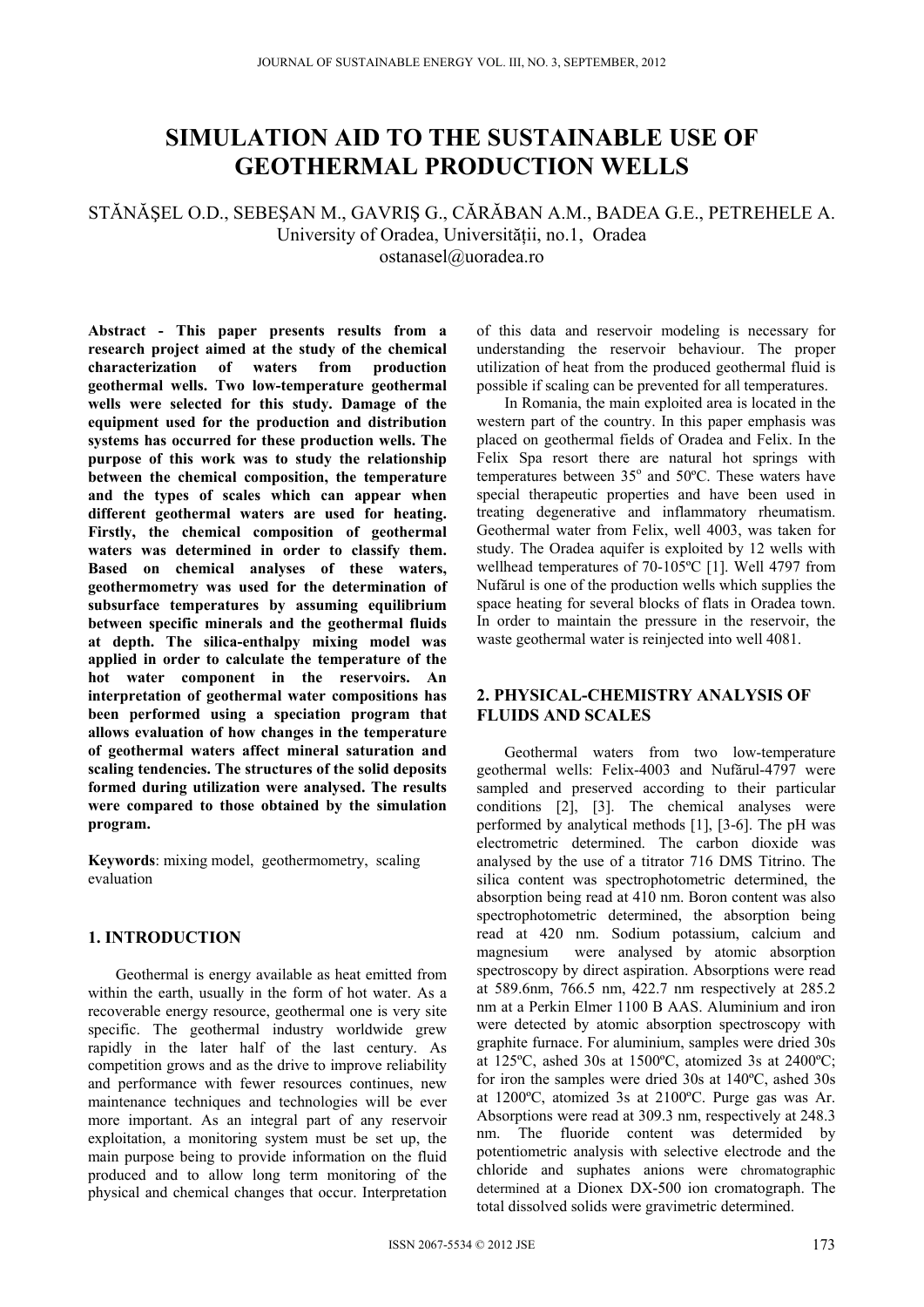The solid deposition samples were ground using a mortar and pestle, and transferred to an aluminium sample holder with glass backing. The samples were identified using a Philips PW1710 Diffractometer. The raw data from the solid samples were handled using EVA software from Bruker AXS.

#### **3. RESULTS AND DISCUSSIONS**

Classification of the studied geothermal waters was established based on their chemical composition. The results of the analyses are summarized in table 1.

The ionic balances for the samples calculated using the WATCH program [7] gave values acceptable for equilibrium calculations; therefore the data could be used for interpretation. As seen from table 1, the mineralisation of the water from Felix is very low and the chloride content is low for both Romanian wells. The carbonate content of water from well-4003 is high. The highest anion concentration is recorded at well 4797 for sulphates. The geothermal water from well-4003 can be classified as calcium-bicarbonated water and that from well-4797 as a calcium-sodium-sulphated type.

**Table 1 - Chemical composition of geothermal waters, in mg/l**

| Component                                 | well<br>4003 | well<br>4797 |
|-------------------------------------------|--------------|--------------|
| pH                                        | 7.8          | 7.5          |
| CO <sub>2</sub>                           | 275          | 172          |
| BO <sub>2</sub>                           | 1.6          | 0.03         |
| SiO <sub>2</sub>                          | 28.2         | 49           |
| $Na+$                                     | 31           | 296          |
| $\overline{\rm K}^{\scriptscriptstyle +}$ | 3.2          | 24.2         |
| $\frac{\text{Mg}^{2+}}{\text{Ca}^{2+}}$   | 24.3         | 51           |
|                                           | 134          | 320          |
| $F^{\cdot}$                               | 0.4          | 1.1          |
| $Cl^{\sim}$                               | 9.3          | 8.1          |
| SO <sub>4</sub> <sup>2</sup>              | 117          | 1207         |
| $Al^{3+}$                                 | 0.001        | 0.006        |
| $Fe3+$                                    | 0.015        | 0.092        |
| <b>TDS</b>                                | 522          | 2170         |

The calculation of geothermal reservoir temperatures with the aid of chemical geothermometers involves various assumptions.

Chemical geothermometry, when applied to specific sites, can be expected to reveal the temperature of the aquifer feeding the respective well. One of the basic assumptions is that a temperature-dependent equilibrium is attained in the geothermal reservoir between specific solutes and minerals. It is further assumed that the respective solutes are not affected by chemical reactions in the upflow where the cooling occurs. Several geothermometers have been developed to estimate reservoir temperatures in geothermal systems. The results of the chemical analyses obtained in this study (table 1) were used to calculate temperatures based on these geothermometers using the WATCH aqueous speciation program. The results of the geothermometry calculations [7] are shown in table 2.

The temperatures of the reservoirs indicated by the calculated chalcedony geothermometer are close to the production temperatures of the waters.

**Table 2 - Geothermometry calculations** 

| Well | Wellhead                     | Chemical geothermometers, °C |                   |      |
|------|------------------------------|------------------------------|-------------------|------|
|      | temperatures, <sup>o</sup> C | <b>Ouartz</b>                | <b>Chalcedony</b> | Na/K |
| 4003 |                              | 80.6                         | 48.8              |      |
| 4797 |                              |                              |                   |      |

The silica-enthalpy mixing model [8] was used in order to estimate the reservoir temperature. Because the cold ground water was not sampled and analysed, the cold water point was assumed to represent the hypothetical cold ground water (temperature: 10ºC and  $SiO<sub>2</sub>$ : 20ppm) in the study area. The intersection point of the "cold water - geothermal water" line with the solubility of chalcedony curve gives the silica content and the enthalpy of the deep hot water component, and its temperature is obtained from the steam tables [9].

Based on this model, a temperature of 85ºC is obtained for the deep geothermal water from well-4003 and 93ºC for the hot geothermal water from well-4797 (figure 3). The temperatures obtained using this method are significantly higher than both those calculated from the chalcedony geothermometer and those measured at the wellhead. These differences of temperature are due to mixing with cold water in the upper layers. Colder water from the shallow feed zones can mix with hotter water from the deeper ones.



Scaling prediction is useful for forecasting the behavior of the reservoir for different production scenarios. The potential scaling problems for geothermal well utilization depend on the type of water. Therefore, a reliable analysis of the water and a simulation of the changes occurring during the utilization were needed to predict possible scaling.

The WATCH program is commonly used for interpreting the chemical composition of geothermal fluids. In this paper, the program was used to compute the concentrations of resulting species, activity products and solubility products when the equilibrated fluid is allowed to cool conductively from the reference temperature to some lower temperatures, which can be reached during utilization. The scaling potential is estimated by calculating log Q/K, where Q represents the ionic activity corresponding to different minerals in the brine, and K the theoretical solubility of the respective minerals.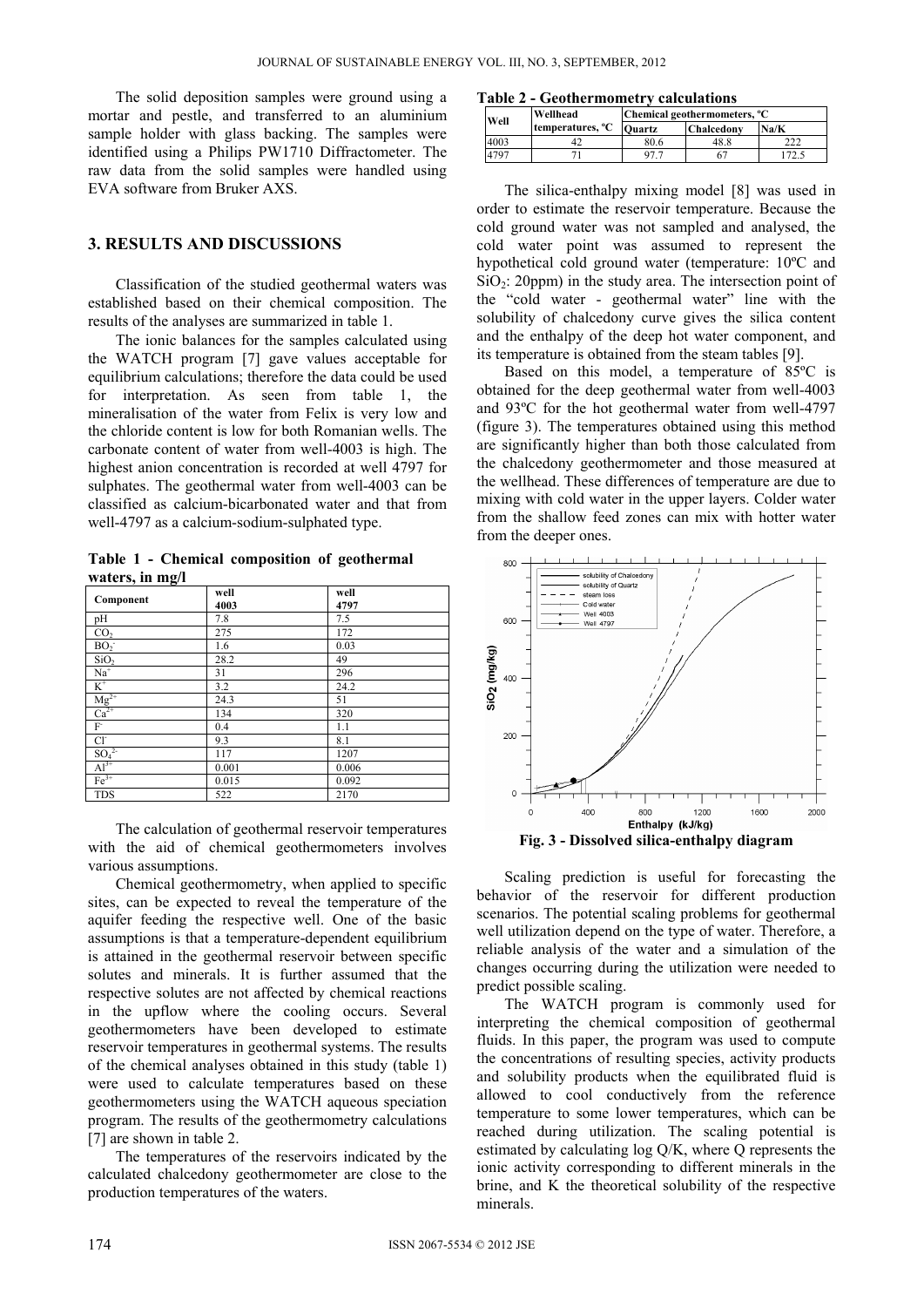The WATCH program was used to calculate the solubility indexes [7] for several minerals for wells 4797 and 4003.

The diagram for well-4003 (figure 4) indicates a supersaturation for calcite, talc, chrysotile and quartz at the wellhead temperature of 42ºC. There is an equilibrium with chalcedony at all temperatures which were used, assuming conductive cooling during utilization. There is undersaturation with respect to the other minerals.



**Fig. 4 - Log Q/K vs. temperature for geothermal water from well 4003** 

The diagram for well-4797 (figure 5) shows a possible scaling with respect to calcite at the wellhead temperature. There is also supersaturation for talc, quartz, microcline and laumontite, and anhydrite is close to the saturation line. There is equilibrium with respect to chalcedony. Most of the minerals tend to be fairly close to saturation at temperatures exceeding 60ºC. Most of the lines intersect between 45 and 55ºC, with the minerals in equilibrium at different temperatures within this interval.



**Fig. 5 - Log Q/K vs. temperature for geothermal water from well 4797**

An assessment of potential scaling was obtained by using the WATCH program, problems due to scaling being expected in the system. Deposition had occurred in the well-4797 distribution system and in the pipeline casing of well-4003 after a period of four months of utilization. In order to determine the crystal composition of the solid deposits, fine grain samples were prepared and analysed by X-ray

diffraction. The solid sample from well-4003 consists mainly of calcite  $(CaCO<sub>3</sub>)$ . The amorphous phase has a high Fe content due to the corrosion of the pipe, and for this reason the scan has an elevated baseline on the XRD diagram (figure 6). Even though the chloride content of the water is low, it is possible that some oxygen entered the system and caused corrosion. The solid sample from well-4797 (figure 7) consists of calcium carbonate in the crystalline forms of calcite and aragonite and traces of calcium sulphate.



**Fig. 6 - The XRD diagram for depositions from well 4003**



**Fig. 7 - The XRD diagram for depositions from well 4797**

#### **4. CONCLUSIONS**

The geothermal waters from the study areas can be classified as calcium-bicarbonate with a low mineralisation at Felix and calcium-sodium-sulphate at Nufărul.

The results from the silica geothermometers indicate that chalcedony controls the silica concentration in the studied reservoir waters, since for these low-temperature geothermal waters they give better values than the quartz geothermometers. The temperatures obtained from chalcedony geothermometers are very close to the measured temperatures. Temperatures calculated using Na/K equations deviate significantly from the measured temperatures for the two wells studied.